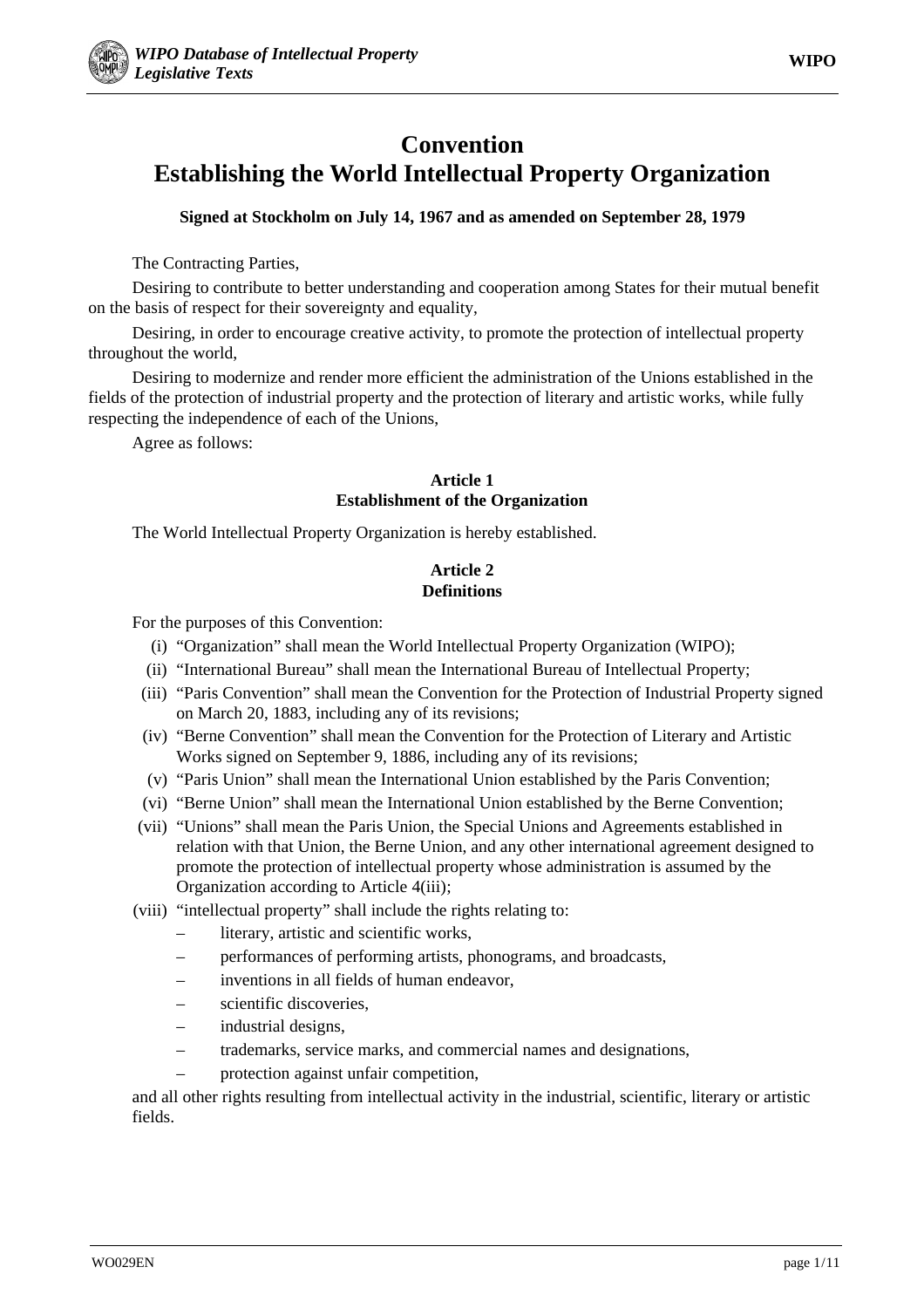## **Article 3 Objectives of the Organization**

The objectives of the Organization are:

- (i) to promote the protection of intellectual property throughout the world through cooperation among States and, where appropriate, in collaboration with any other international organization,
- (ii) to ensure administrative cooperation among the Unions.

# **Article 4 Functions**

In order to attain the objectives described in Article 3, the Organization, through its appropriate organs, and subject to the competence of each of the Unions:

- (i) shall promote the development of measures designed to facilitate the efficient protection of intellectual property throughout the world and to harmonize national legislation in this field;
- (ii) shall perform the administrative tasks of the Paris Union, the Special Unions established in relation with that Union, and the Berne Union;
- (iii) may agree to assume, or participate in, the administration of any other international agreement designed to promote the protection of intellectual property;
- (iv) shall encourage the conclusion of international agreements designed to promote the protection of intellectual property;
- (v) shall offer its cooperation to States requesting legal–technical assistance in the field of intellectual property;
- (vi) shall assemble and disseminate information concerning the protection of intellectual property, carry out and promote studies in this field, and publish the results of such studies;
- (vii) shall maintain services facilitating the international protection of intellectual property and, where appropriate, provide for registration in this field and the publication of the data concerning the registrations;
- (viii) shall take all other appropriate action.

## **Article 5 Membership**

(1) Membership in the Organization shall be open to any State which is a member of any of the Unions as defined in Article 2(vii).

(2) Membership in the Organization shall be equally open to any State not a member of any of the Unions, provided that:

- (i) it is a member of the United Nations, any of the Specialized Agencies brought into relationship with the United Nations, or the International Atomic Energy Agency, or is a party to the Statute of the International Court of Justice, or
- (ii) it is invited by the General Assembly to become a party to this Convention.

# **Article 6 General Assembly**

# (1)

*(a)* There shall be a General Assembly consisting of the States party to this Convention which are members of any of the Unions.

*(b)* The Government of each State shall be represented by one delegate, who may be assisted by alternate delegates, advisors, and experts.

*(c)* The expenses of each delegation shall be borne by the Government which has appointed it.

(2) The General Assembly shall:

(i) appoint the Director General upon nomination by the Coordination Committee;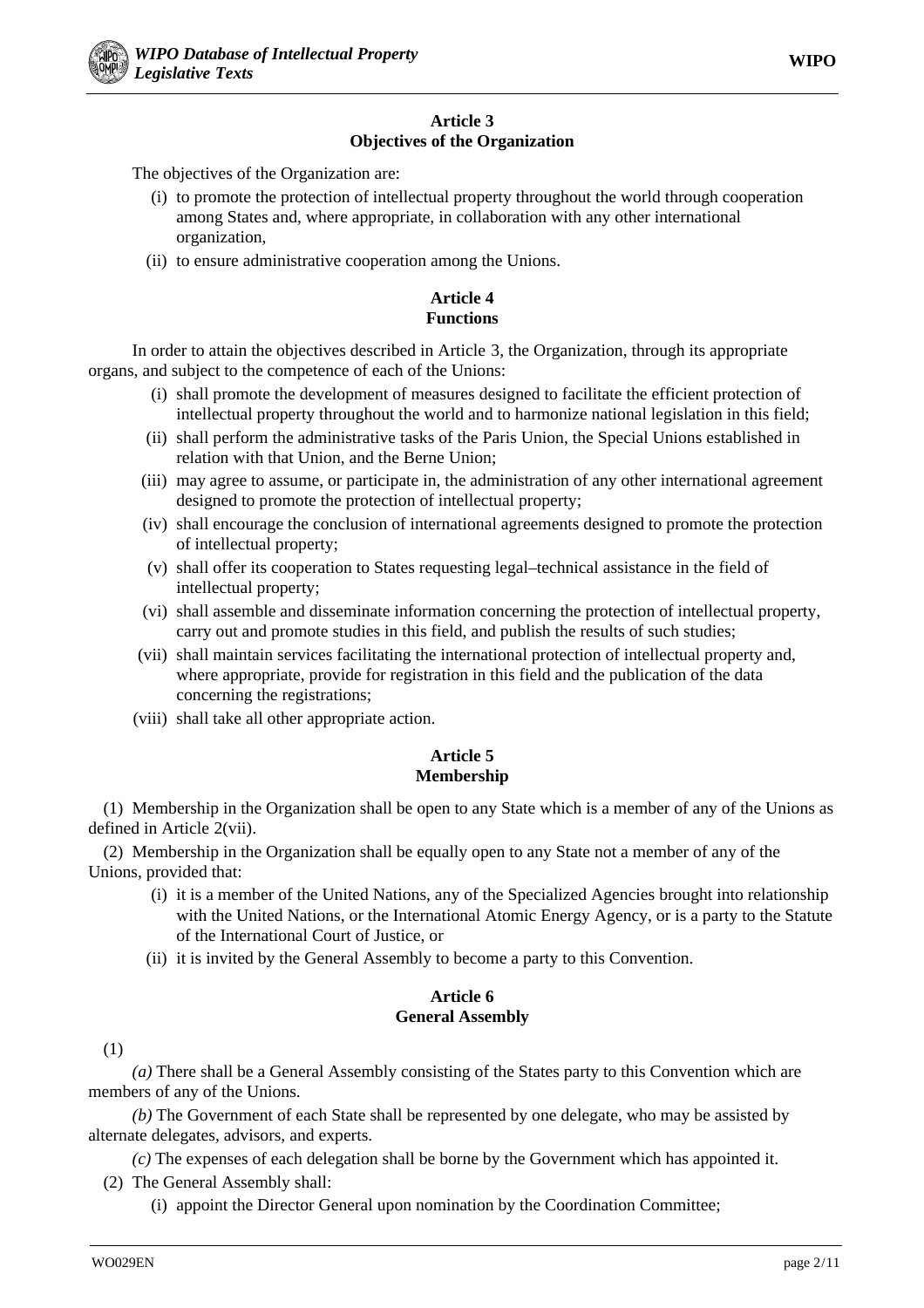

- (ii) review and approve reports of the Director General concerning the Organization and give him all necessary instructions;
- (iii) review and approve the reports and activities of the Coordination Committee and give instructions to such Committee;
- (iv) adopt the biennial budget of expenses common to the Unions;
- (v) approve the measures proposed by the Director General concerning the administration of the international agreements referred to in Article 4(iii);
- (vi) adopt the financial regulations of the Organization;
- (vii) determine the working languages of the Secretariat, taking into consideration the practice of the United Nations;
- (viii) invite States referred to under Article  $5(2)(ii)$  to become party to this Convention;
- (ix) determine which States not Members of the Organization and which intergovernmental and international non–governmental organizations shall be admitted to its meetings as observers;
- (x) exercise such other functions as are appropriate under this Convention.
- (3)

*(a)* Each State, whether member of one or more Unions, shall have one vote in the General Assembly.

*(b)* One–half of the States members of the General Assembly shall constitute a quorum.

*(c)* Notwithstanding the provisions of subparagraph *(b)*, if, in any session, the number of States represented is less than one–half but equal to or more than one–third of the States members of the General Assembly, the General Assembly may make decisions but, with the exception of decisions concerning its own procedure, all such decisions shall take effect only if the following conditions are fulfilled. The International Bureau shall communicate the said decisions to the States members of the General Assembly which were not represented and shall invite them to express in writing their vote or abstention within a period of three months from the date of the communication. If, at the expiration of this period, the number of States having thus expressed their vote or abstention attains the number of States which was lacking for attaining the quorum in the session itself, such decisions shall take effect provided that at the same time the required majority still obtains.

*(d)* Subject to the provisions of subparagraphs *(e)* and *(f)*, the General Assembly shall make its decisions by a majority of two–thirds of the votes cast.

*(e)* The approval of measures concerning the administration of international agreements referred to in Article 4(iii) shall require a majority of three–fourths of the votes cast.

*(f)* The approval of an agreement with the United Nations under Articles 57 and 63 of the Charter of the United Nations shall require a majority of nine–tenths of the votes cast.

*(g)* For the appointment of the Director General (paragraph (2)(i)), the approval of measures proposed by the Director General concerning the administration of international agreements (paragraph (2)(v)), and the transfer of headquarters (Article 10), the required majority must be attained not only in the General Assembly but also in the Assembly of the Paris Union and the Assembly of the Berne Union.

*(h)* Abstentions shall not be considered as votes.

*(i)* A delegate may represent, and vote in the name of, one State only.

(4)

*(a)* The General Assembly shall meet once in every second calendar year in ordinary session, upon convocation by the Director General.

*(b)* The General Assembly shall meet in extraordinary session upon convocation by the Director General either at the request of the Coordination Committee or at the request of one–fourth of the States members of the General Assembly.

*(c)* Meetings shall be held at the headquarters of the Organization.

(5) States party to this Convention which are not members of any of the Unions shall be admitted to the meetings of the General Assembly as observers.

(6) The General Assembly shall adopt its own rules of procedure.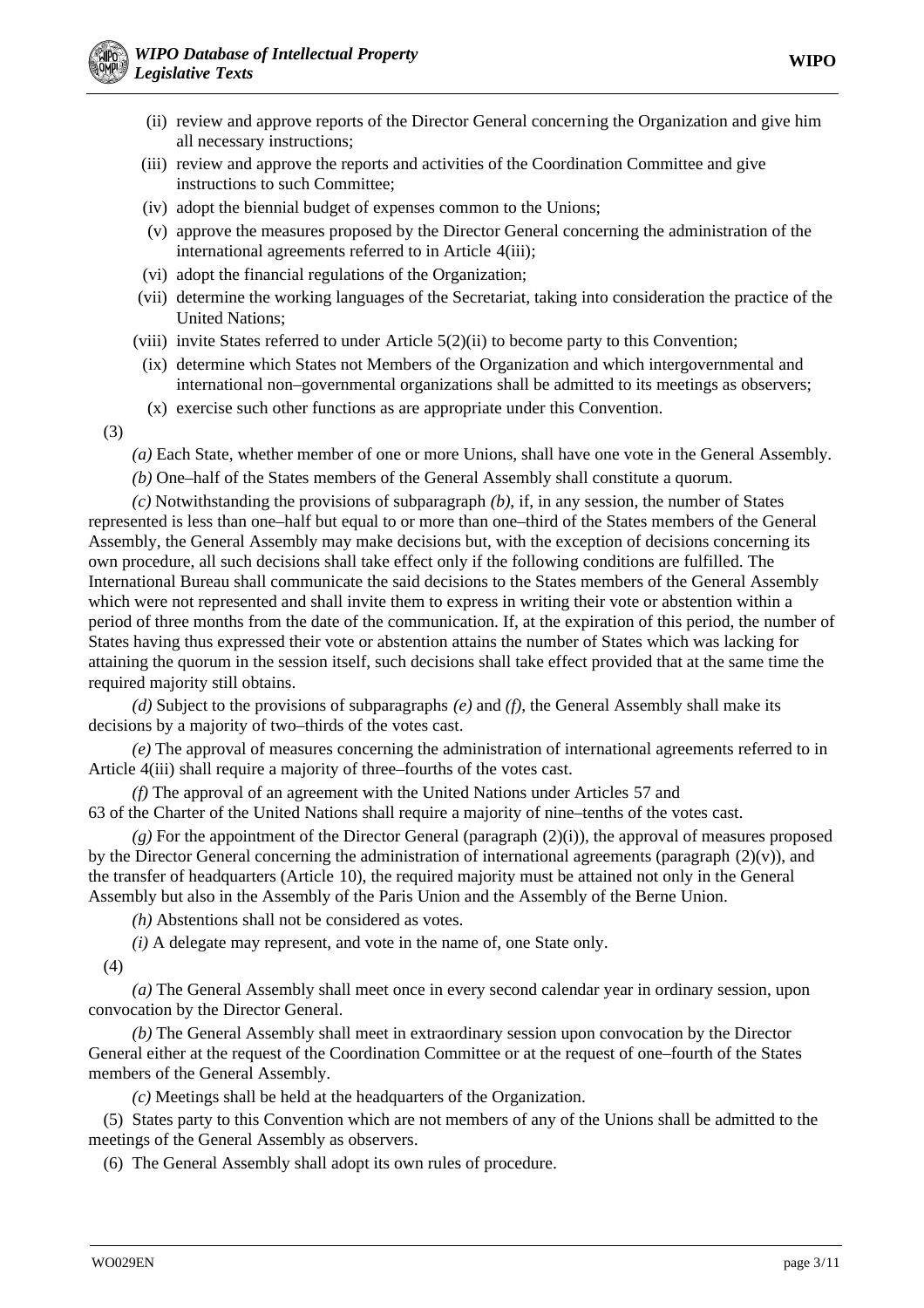#### **Article 7 Conference**

(1)

*(a)* There shall be a Conference consisting of the States party to this Convention whether or not they are members of any of the Unions.

*(b)* The Government of each State shall be represented by one delegate, who may be assisted by alternate delegates, advisors, and experts.

*(c)* The expenses of each delegation shall be borne by the Government which has appointed it.

- (2) The Conference shall:
	- (i) discuss matters of general interest in the field of intellectual property and may adopt recommendations relating to such matters, having regard for the competence and autonomy of the Unions;
	- (ii) adopt the biennial budget of the Conference;
	- (iii) within the limits of the budget of the Conference, establish the biennial program of legal– technical assistance;
	- (iv) adopt amendments to this Convention as provided in Article 17;
	- (v) determine which States not Members of the Organization and which intergovernmental and international non–governmental organizations shall be admitted to its meetings as observers;
	- (vi) exercise such other functions as are appropriate under this Convention.

(3)

*(a)* Each Member State shall have one vote in the Conference.

*(b)* One–third of the Member States shall constitute a quorum.

*(c)* Subject to the provisions of Article 17, the Conference shall make its decisions by a majority of two–thirds of the votes cast.

*(d)* The amounts of the contributions of States party to this Convention not members of any of the Unions shall be fixed by a vote in which only the delegates of such States shall have the right to vote.

*(e)* Abstentions shall not be considered as votes.

*(f)* A delegate may represent, and vote in the name of, one State only.

(4)

*(a)* The Conference shall meet in ordinary session, upon convocation by the Director General, during the same period and at the same place as the General Assembly.

*(b)* The Conference shall meet in extraordinary session, upon convocation by the Director General, at the request of the majority of the Member States.

(5) The Conference shall adopt its own rules of procedure.

## **Article 8 Coordination Committee**

(1)

*(a)* There shall be a Coordination Committee consisting of the States party to this Convention which are members of the Executive Committee of the Paris Union, or the Executive Committee of the Berne Union, or both. However, if either of these Executive Committees is composed of more than one–fourth of the number of the countries members of the Assembly which elected it, then such Executive Committee shall designate from among its members the States which will be members of the Coordination Committee, in such a way that their number shall not exceed the one–fourth referred to above, it being understood that the country on the territory of which the Organization has its headquarters shall not be included in the computation of the said one–fourth.

*(b)* The Government of each State member of the Coordination Committee shall be represented by one delegate, who may be assisted by alternate delegates, advisors, and experts.

*(c)* Whenever the Coordination Committee considers either matters of direct interest to the program or budget of the Conference and its agenda, or proposals for the amendment of this Convention which would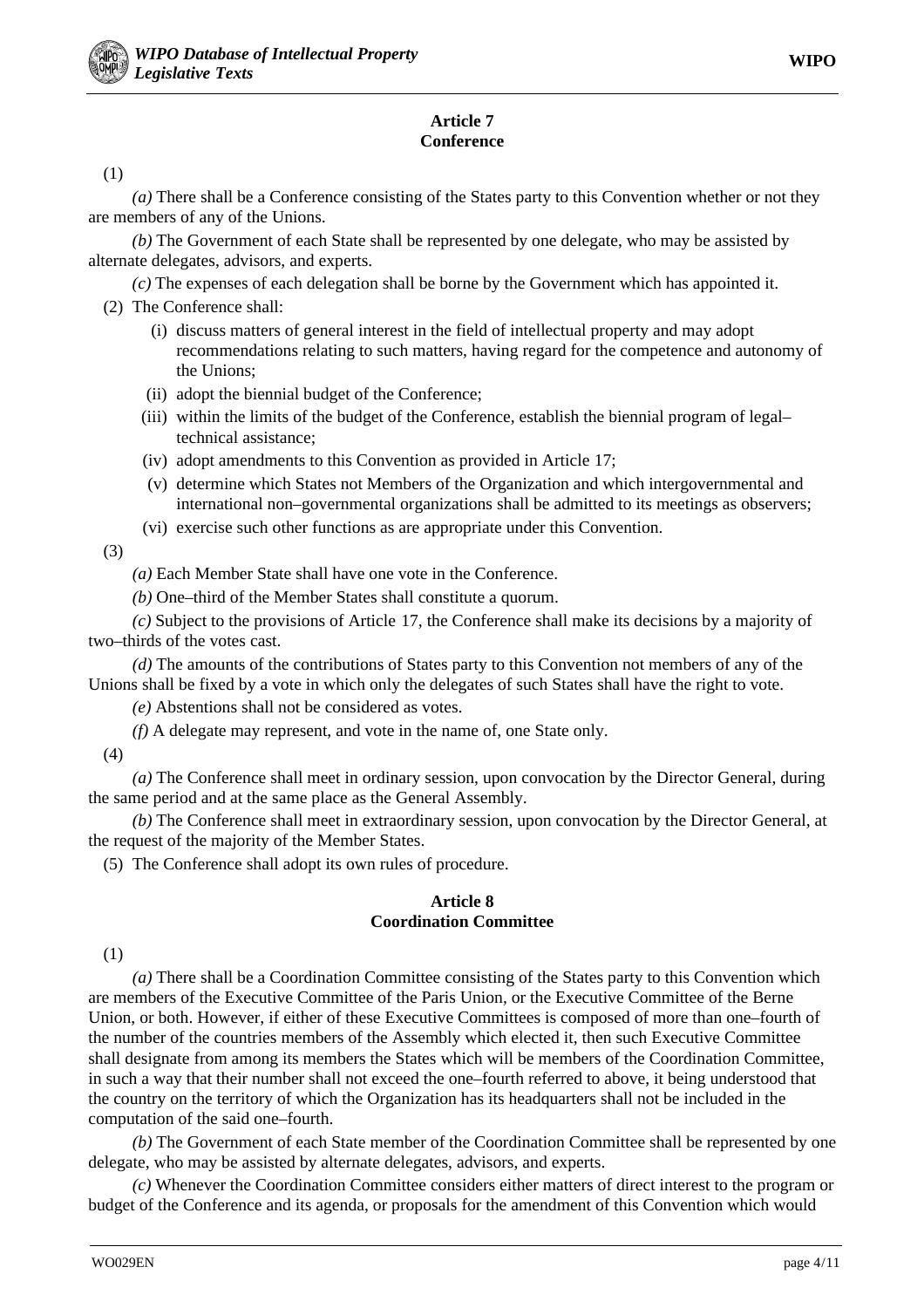affect the rights or obligations of States party to this Convention not members of any of the Unions, one– fourth of such States shall participate in the meetings of the Coordination Committee with the same rights as members of that Committee. The Conference shall, at each of its ordinary sessions, designate these States.

*(d)* The expenses of each delegation shall be borne by the Government which has appointed it.

(2) If the other Unions administered by the Organization wish to be represented as such in the Coordination Committee, their representatives must be appointed from among the States members of the Coordination Committee.

(3) The Coordination Committee shall:

- (i) give advice to the organs of the Unions, the General Assembly, the Conference, and the Director General, on all administrative, financial and other matters of common interest either to two or more of the Unions, or to one or more of the Unions and the Organization, and in particular on the budget of expenses common to the Unions;
- (ii) prepare the draft agenda of the General Assembly;
- (iii) prepare the draft agenda and the draft program and budget of the Conference;
- (iv) [deleted]
- (v) when the term of office of the Director General is about to expire, or when there is a vacancy in the post of the Director General, nominate a candidate for appointment to such position by the General Assembly; if the General Assembly does not appoint its nominee, the Coordination Committee shall nominate another candidate; this procedure shall be repeated until the latest nominee is appointed by the General Assembly;
- (vi) if the post of the Director General becomes vacant between two sessions of the General Assembly, appoint an Acting Director General for the term preceding the assuming of office by the new Director General;
- (vii) perform such other functions as are allocated to it under this Convention.

(4)

*(a)* The Coordination Committee shall meet once every year in ordinary session, upon convocation by the Director General. It shall normally meet at the headquarters of the Organization.

*(b)* The Coordination Committee shall meet in extraordinary session, upon convocation by the Director General, either on his own initiative, or at the request of its Chairman or one–fourth of its members. (5)

*(a)* Each State whether a member of one or both of the Executive Committees referred to in paragraph  $(1)(a)$ , shall have one vote in the Coordination Committee.

*(b)* One–half of the members of the Coordination Committee shall constitute a quorum.

*(c)* A delegate may represent, and vote in the name of, one State only.

 $(6)$ 

*(a)* The Coordination Committee shall express its opinions and make its decisions by a simple majority of the votes cast. Abstentions shall not be considered as votes.

*(b)* Even if a simple majority is obtained, any member of the Coordination Committee may, immediately after the vote, request that the votes be the subject of a special recount in the following manner: two separate lists shall be prepared, one containing the names of the States members of the Executive Committee of the Paris Union and the other the names of the States members of the Executive Committee of the Berne Union; the vote of each State shall be inscribed opposite its name in each list in which it appears. Should this special recount indicate that a simple majority has not been obtained in each of those lists, the proposal shall not be considered as carried.

(7) Any State Member of the Organization which is not a member of the Coordination Committee may be represented at the meetings of the Committee by observers having the right to take part in the debates but without the right to vote.

(8) The Coordination Committee shall establish its own rules of procedure.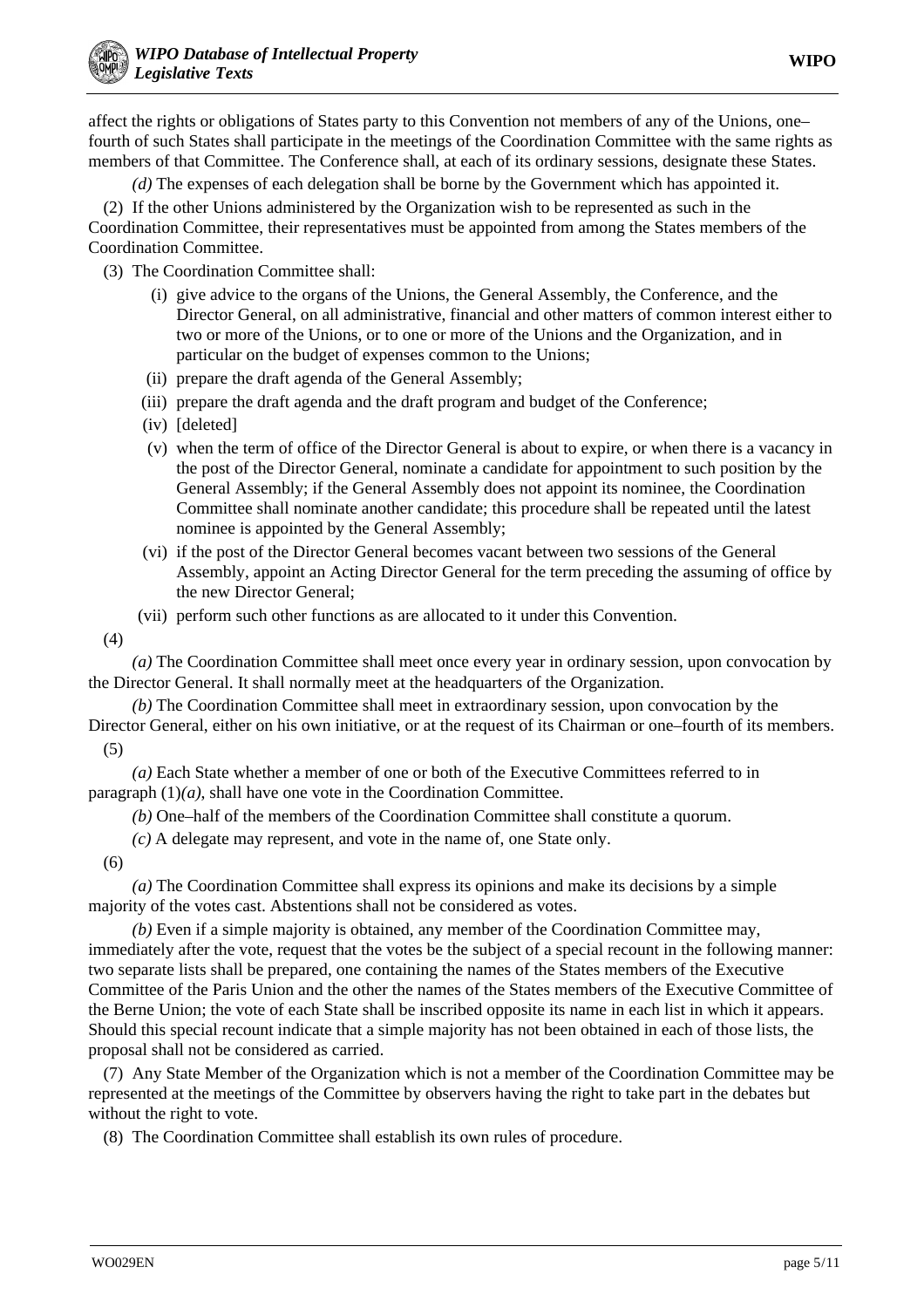# **Article 9 International Bureau**

(1) The International Bureau shall be the Secretariat of the Organization.

(2) The International Bureau shall be directed by the Director General, assisted by two or more Deputy Directors General.

(3) The Director General shall be appointed for a fixed term, which shall be not less than six years. He shall be eligible for reappointment for fixed terms. The periods of the initial appointment and possible subsequent appointments, as well as all other conditions of the appointment, shall be fixed by the General Assembly.

(4)

*(a)* The Director General shall be the chief executive of the Organization.

*(b)* He shall represent the Organization.

*(c)* He shall report to, and conform to the instructions of, the General Assembly as to the internal and external affairs of the Organization.

(5) The Director General shall prepare the draft programs and budgets and periodical reports on activities. He shall transmit them to the Governments of the interested States and to the competent organs of the Unions and the Organization.

(6) The Director General and any staff member designated by him shall participate, without the right to vote, in all meetings of the General Assembly, the Conference, the Coordination Committee, and any other committee or working group. The Director General or a staff member designated by him shall be ex officio secretary of these bodies.

(7) The Director General shall appoint the staff necessary for the efficient performance of the tasks of the International Bureau. He shall appoint the Deputy Directors General after approval by the Coordination Committee. The conditions of employment shall be fixed by the staff regulations to be approved by the Coordination Committee on the proposal of the Director General. The paramount consideration in the employment of the staff and in the determination of the conditions of service shall be the necessity of securing the highest standards of efficiency, competence, and integrity. Due regard shall be paid to the importance of recruiting the staff on as wide a geographical basis as possible.

(8) The nature of the responsibilities of the Director General and of the staff shall be exclusively international. In the discharge of their duties they shall not seek or receive instructions from any Government or from any authority external to the Organization. They shall refrain from any action which might prejudice their position as international officials. Each Member State undertakes to respect the exclusively international character of the responsibilities of the Director General and the staff, and not to seek to influence them in the discharge of their duties.

#### **Article 10 Headquarters**

(1) The headquarters of the Organization shall be at Geneva.

(2) Its transfer may be decided as provided for in Article 6(3)*(d)* and *(g)*.

# **Article 11 Finances**

(1) The Organization shall have two separate budgets: the budget of expenses common to the Unions, and the budget of the Conference.

(2)

*(a)* The budget of expenses common to the Unions shall include provision for expenses of interest to several Unions.

*(b)* This budget shall be financed from the following sources:

(i) contributions of the Unions, provided that the amount of the contribution of each Union shall be fixed by the Assembly of that Union, having regard to the interest the Union has in the common expenses;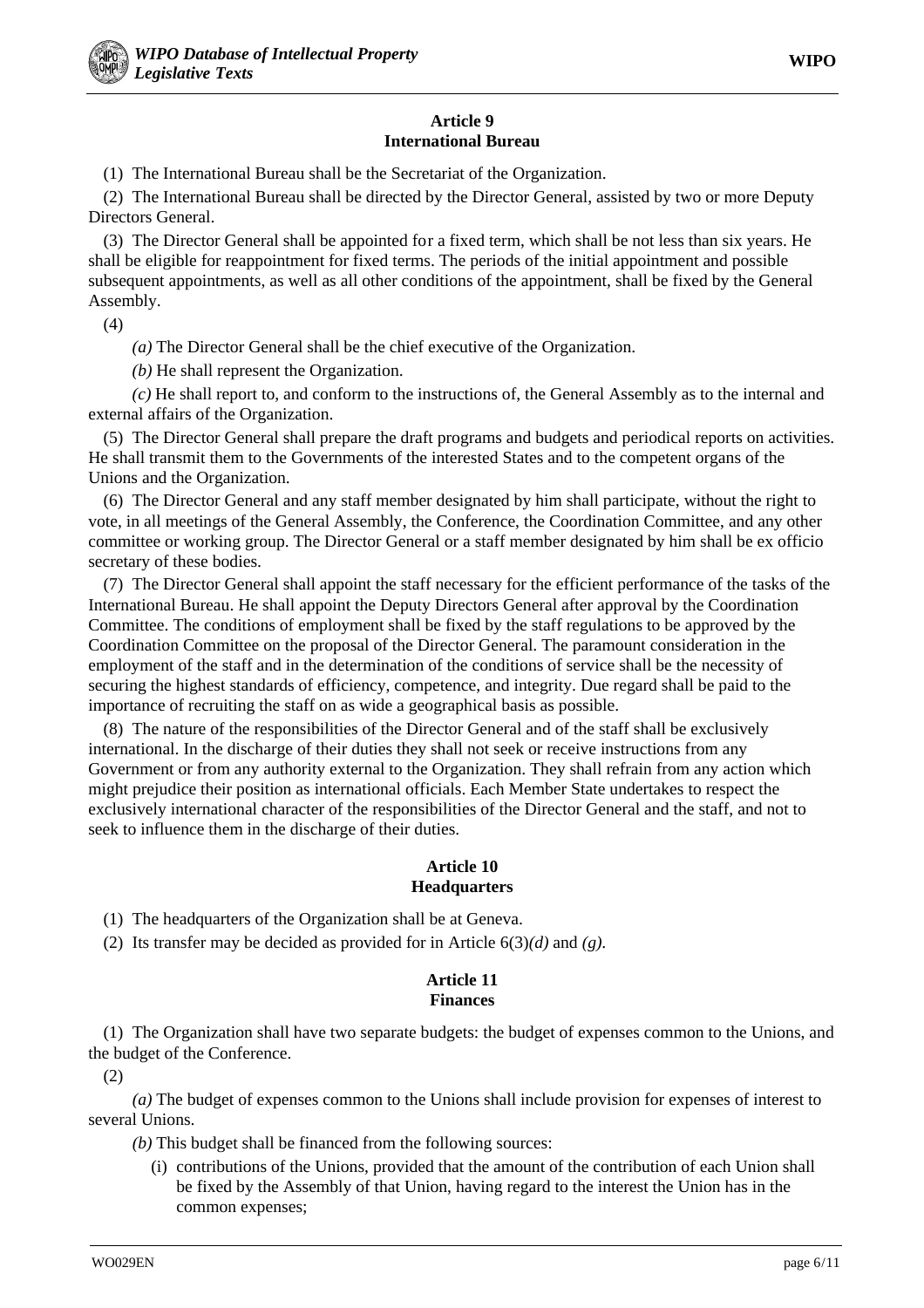- (ii) charges due for services performed by the International Bureau not in direct relation with any of the Unions or not received for services rendered by the International Bureau in the field of legal–technical assistance;
- (iii) sale of, or royalties on, the publications of the International Bureau not directly concerning any of the Unions;
- (iv) gifts, bequests, and subventions, given to the Organization, except those referred to in paragraph (3)*(b)*(iv);
- (v) rents, interests, and other miscellaneous income, of the Organization.

(3)

*(a)* The budget of the Conference shall include provision for the expenses of holding sessions of the Conference and for the cost of the legal–technical assistance program.

- *(b)* This budget shall be financed from the following sources:
	- (i) contributions of States party to this Convention not members of any of the Unions;
	- (ii) any sums made available to this budget by the Unions, provided that the amount of the sum made available by each Union shall be fixed by the Assembly of that Union and that each Union shall be free to abstain from contributing to the said budget;
	- (iii) sums received for services rendered by the International Bureau in the field of legal–technical assistance;
	- (iv) gifts, bequests, and subventions, given to the Organization for the purposes referred to in subparagraph *(a)*.

 $(4)$ 

*(a)* For the purpose of establishing its contribution towards the budget of the Conference, each State party to this Convention not member of any of the Unions shall belong to a class, and shall pay its annual contributions on the basis of a number of units fixed as follows:

| Class A   | 10 |
|-----------|----|
| Class B   | 3  |
| $Class C$ |    |

*(b)* Each such State shall, concurrently with taking action as provided in Article 14(1), indicate the class to which it wishes to belong. Any such State may change class. If it chooses a lower class, the State must announce it to the Conference at one of its ordinary sessions. Any such change shall take effect at the beginning of the calendar year following the session.

*(c)* The annual contribution of each such State shall be an amount in the same proportion to the total sum to be contributed to the budget of the Conference by all such States as the number of its units is to the total of the units of all the said States.

*(d)* Contributions shall become due on the first of January of each year.

*(e)* If the budget is not adopted before the beginning of a new financial period the budget shall be at the same level as the budget of the previous year, in accordance with the financial regulations.

(5) Any State party to this Convention not member of any of the Unions which is in arrears in the payment of its financial contributions under the present Article, and any State party to this Convention member of any of the Unions which is in arrears in the payment of its contributions to any of the Unions, shall have no vote in any of the bodies of the Organization of which it is a member, if the amount of its arrears equals or exceeds the amount of the contributions due from it for the preceding two full years. However, any of these bodies may allow such a State to continue to exercise its vote in that body if, and as long as, it is satisfied that the delay in payment arises from exceptional and unavoidable circumstances.

(6) The amount of the fees and charges due for services rendered by the International Bureau in the field of legal–technical assistance shall be established, and shall be reported to the Coordination Committee, by the Director General.

(7) The Organization, with the approval of the Coordination Committee, may receive gifts, bequests, and subventions, directly from Governments, public or private institutions, associations or private persons.

(8)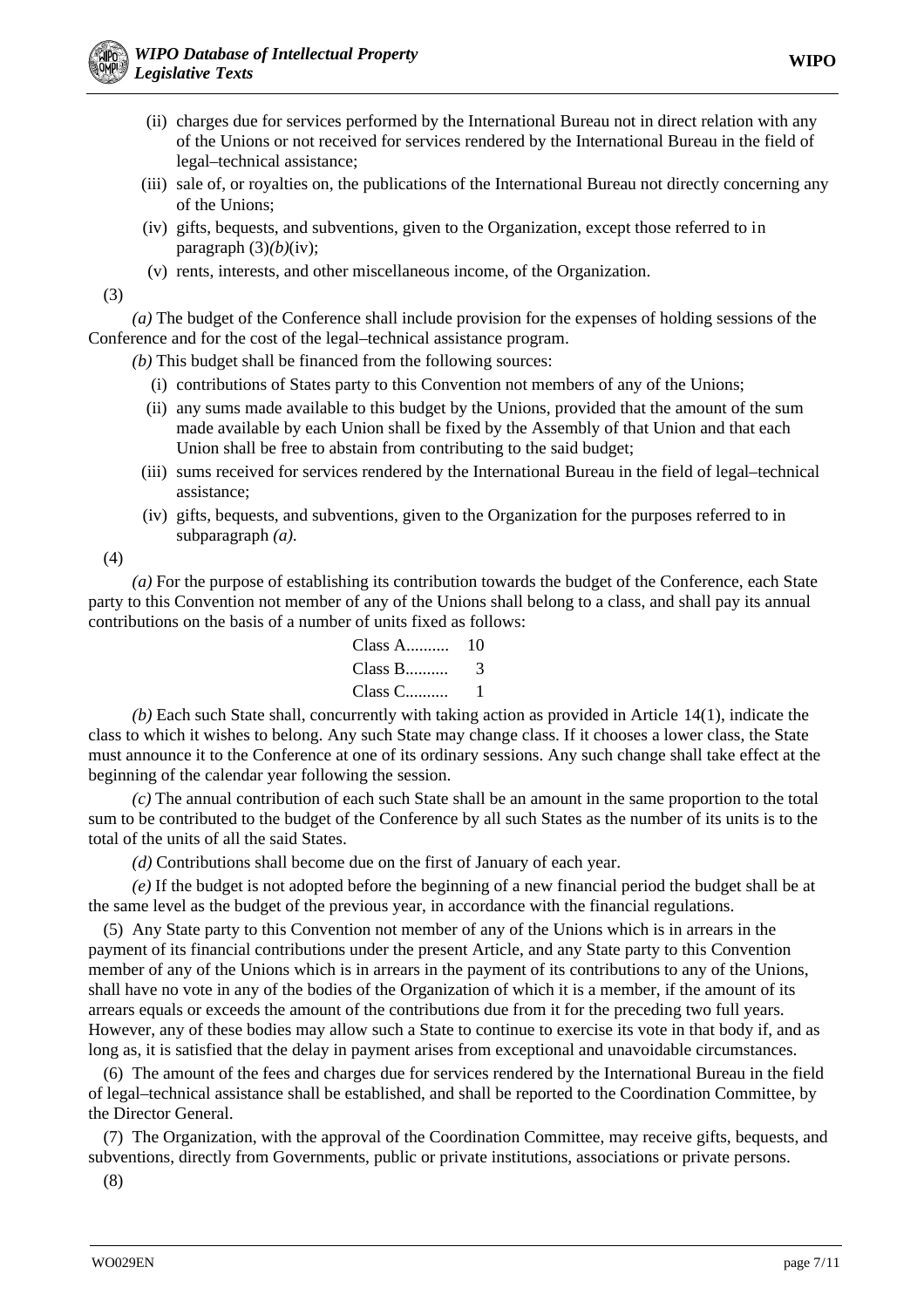*(a)* The Organization shall have a working capital fund which shall be constituted by a single payment made by the Unions and by each State party to this Convention not member of any Union. If the fund becomes insufficient, it shall be increased.

*(b)* The amount of the single payment of each Union and its possible participation in any increase shall be decided by its Assembly.

*(c)* The amount of the single payment of each State party to this Convention not member of any Union and its part in any increase shall be a proportion of the contribution of that State for the year in which the fund is established or the increase decided. The proportion and the terms of payment shall be fixed by the Conference on the proposal of the Director General and after it has heard the advice of the Coordination Committee.

(9)

*(a)* In the headquarters agreement concluded with the State on the territory of which the Organization has its headquarters, it shall be provided that, whenever the working capital fund is insufficient, such State shall grant advances. The amount of these advances and the conditions on which they are granted shall be the subject of separate agreements, in each case, between such State and the Organization. As long as it remains under the obligation to grant advances, such State shall have an ex officio seat on the Coordination Committee.

*(b)* The State referred to in subparagraph *(a)* and the Organization shall each have the right to denounce the obligation to grant advances, by written notification. Denunciation shall take effect three years after the end of the year in which it has been notified.

(10) The auditing of the accounts shall be effected by one or more Member States, or by external auditors, as provided in the financial regulations. They shall be designated, with their agreement, by the General Assembly.

#### **Article 12 Legal Capacity; Privileges and Immunities**

(1) The Organization shall enjoy on the territory of each Member State, in conformity with the laws of that State, such legal capacity as may be necessary for the fulfillment of the Organization's objectives and for the exercise of its functions.

(2) The Organization shall conclude a headquarters agreement with the Swiss Confederation and with any other State in which the headquarters may subsequently be located.

(3) The Organization may conclude bilateral or multilateral agreements with the other Member States with a view to the enjoyment by the Organization, its officials, and representatives of all Member States, of such privileges and immunities as may be necessary for the fulfillment of its objectives and for the exercise of its functions.

(4) The Director General may negotiate and, after approval by the Coordination Committee, shall conclude and sign on behalf of the Organization the agreements referred to in paragraphs (2) and (3).

#### **Article 13 Relations with Other Organizations**

(1) The Organization shall, where appropriate, establish working relations and cooperate with other intergovernmental organizations. Any general agreement to such effect entered into with such organizations shall be concluded by the Director General after approval by the Coordination Committee.

(2) The Organization may, on matters within its competence, make suitable arrangements for consultation and cooperation with international non–governmental organizations and, with the consent of the Governments concerned, with national organizations, governmental or non–governmental. Such arrangements shall be made by the Director General after approval by the Coordination Committee.

# **Article 14**

#### **Becoming Party to the Convention**

(1) States referred to in Article 5 may become party to this Convention and Member of the Organization by: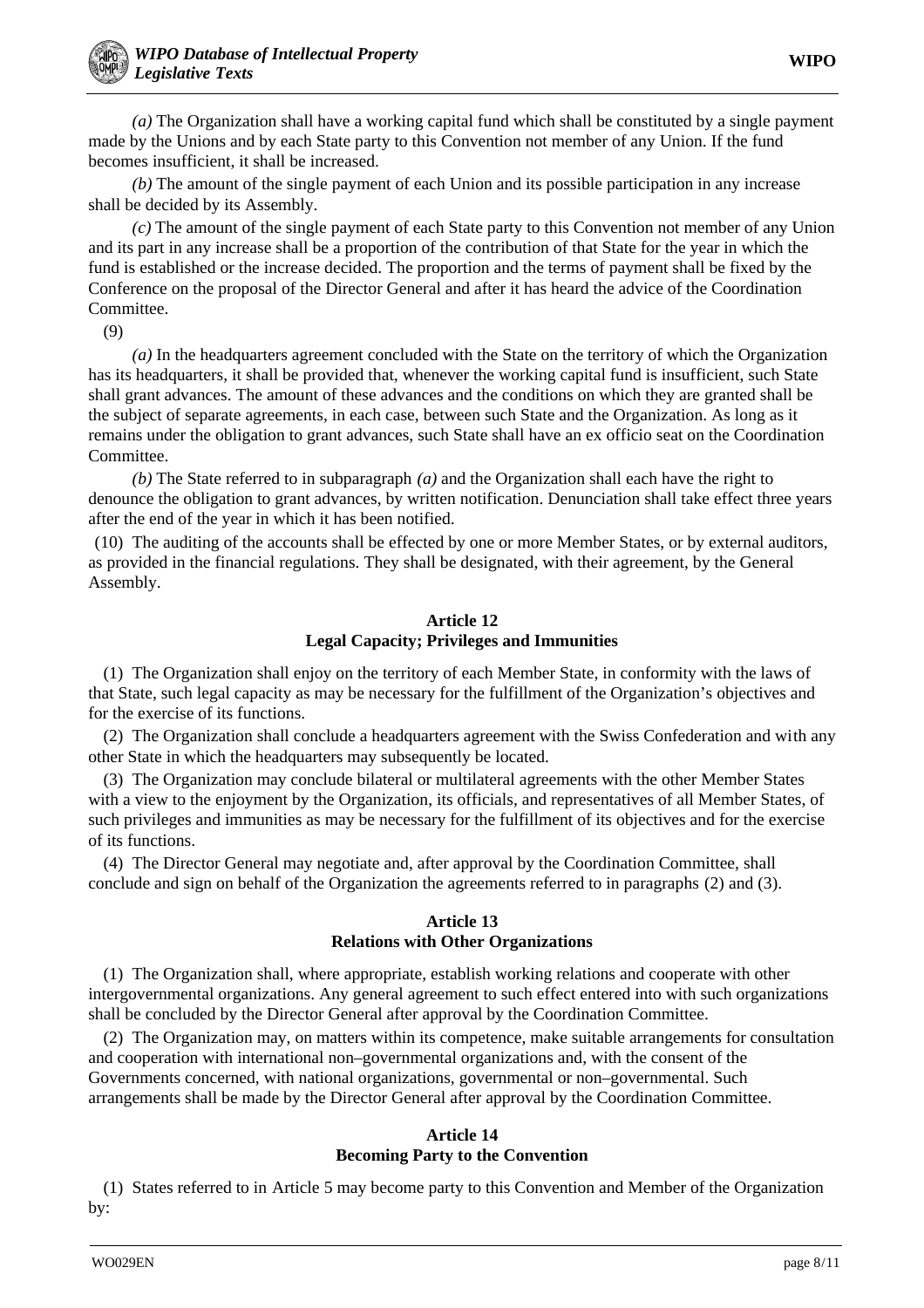- (i) signature without reservation as to ratification, or
- (ii) signature subject to ratification followed by the deposit of an instrument of ratification, or
- (iii) deposit of an instrument of accession.

(2) Notwithstanding any other provision of this Convention, a State party to the Paris Convention, the Berne Convention, or both Conventions, may become party to this Convention only if it concurrently ratifies or accedes to, or only after it has ratified or acceded to:

either the Stockholm Act of the Paris Convention in its entirety or with only the limitation set forth in Article 20(1)*(b)*(i) thereof,

or the Stockholm Act of the Berne Convention in its

entirety or with only the limitation set forth in Article  $28(1)(b)(i)$  thereof.

(3) Instruments of ratification or accession shall be deposited with the Director General.

## **Article 15 Entry into Force of the Convention**

(1) This Convention shall enter into force three months after ten States members of the Paris Union and seven States members of the Berne Union have taken action as provided in Article 14(1), it being understood that, if a State is a member of both Unions, it will be counted in both groups. On that date, this Convention shall enter into force also in respect of States which, not being members of either of the two Unions, have taken action as provided in Article 14(1) three months or more prior to that date.

(2) In respect to any other State, this Convention shall enter into force three months after the date on which such State takes action as provided in Article 14(1).

#### **Article 16 Reservations**

No reservations to this Convention are permitted.

#### **Article 17 Amendments**

(1) Proposals for the amendment of this Convention may be initiated by any Member State, by the Coordination Committee, or by the Director General. Such proposals shall be communicated by the Director General to the Member States at least six months in advance of their consideration by the Conference.

(2) Amendments shall be adopted by the Conference. Whenever amendments would affect the rights and obligations of States party to this Convention not members of any of the Unions, such States shall also vote. On all other amendments proposed, only States party to this Convention members of any Union shall vote. Amendments shall be adopted by a simple majority of the votes cast, provided that the Conference shall vote only on such proposals for amendments as have previously been adopted by the Assembly of the Paris Union and the Assembly of the Berne Union according to the rules applicable in each of them regarding the adoption of amendments to the administrative provisions of their respective Conventions.

(3) Any amendment shall enter into force one month after written notifications of acceptance, effected in accordance with their respective constitutional processes, have been received by the Director General from three–fourths of the States Members of the Organization, entitled to vote on the proposal for amendment pursuant to paragraph (2), at the time the Conference adopted the amendment. Any amendments thus accepted shall bind all the States which are Members of the Organization at the time the amendment enters into force or which become Members at a subsequent date, provided that any amendment increasing the financial obligations of Member States shall bind only those States which have notified their acceptance of such amendment.

#### **Article 18 Denunciation**

(1) Any Member State may denounce this Convention by notification addressed to the Director General.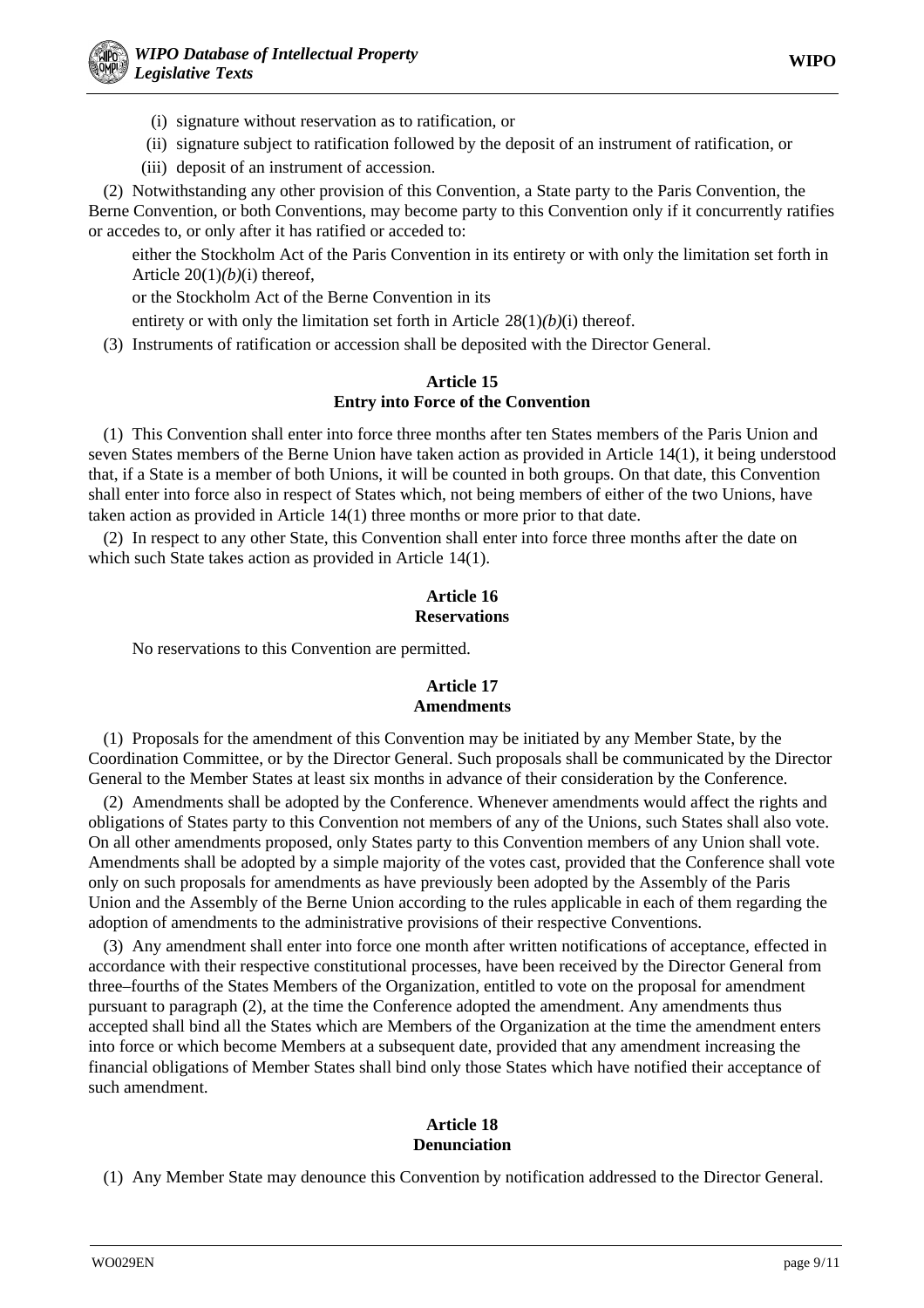(2) Denunciation shall take effect six months after the day on which the Director General has received the notification.

# **Article 19 Notifications**

The Director General shall notify the Governments of all Member States of:

- (i) the date of entry into force of the Convention,
- (ii) signatures and deposits of instruments of ratification or accession,
- (iii) acceptances of an amendment to this Convention, and the date upon which the amendment enters into force,
- (iv) denunciations of this Convention.

## **Article 20 Final Provisions**

(1)

*(a)* This Convention shall be signed in a single copy in English, French, Russian and Spanish, all texts being equally authentic, and shall be deposited with the Government of Sweden.

*(b)* This Convention shall remain open for signature at Stockholm until January 13, 1968.

(2) Official texts shall be established by the Director General, after consultation with the interested Governments, in German, Italian and Portuguese, and such other languages as the Conference may designate.

(3) The Director General shall transmit two duly certified copies of this Convention and of each amendment adopted by the Conference to the Governments of the States members of the Paris or Berne Unions, to the Government of any other State when it accedes to this Convention, and, on request, to the Government of any other State. The copies of the signed text of the Convention transmitted to the Governments shall be certified by the Government of Sweden.

(4) The Director General shall register this Convention with the Secretariat of the United Nations.

## **Article 21 Transitional Provisions**

(1) Until the first Director General assumes office, references in this Convention to the International Bureau or to the Director General shall be deemed to be references to the United International Bureau for the Protection of Industrial, Literary and Artistic Property (also called the United International Bureau for the Protection of Intellectual Property (BIRPI)), or its Director, respectively.

(2)

*(a)* States which are members of any of the Unions but which have not become party to this Convention may, for five years from the date of entry into force of this Convention, exercise, if they so desire, the same rights as if they had become party to this Convention. Any State desiring to exercise such rights shall give written notification to this effect to the Director General; this notification shall be effective on the date of its receipt. Such States shall be deemed to be members of the General Assembly and the Conference until the expiration of the said period.

*(b)* Upon expiration of this five–year period, such States shall have no right to vote in the General Assembly, the Conference, and the Coordination Committee.

*(c)* Upon becoming party to this Convention, such States shall regain such right to vote.

(3)

*(a)* As long as there are States members of the Paris or Berne Unions which have not become party to this Convention, the International Bureau and the Director General shall also function as the United International Bureau for the Protection of Industrial, Literary and Artistic Property, and its Director, respectively.